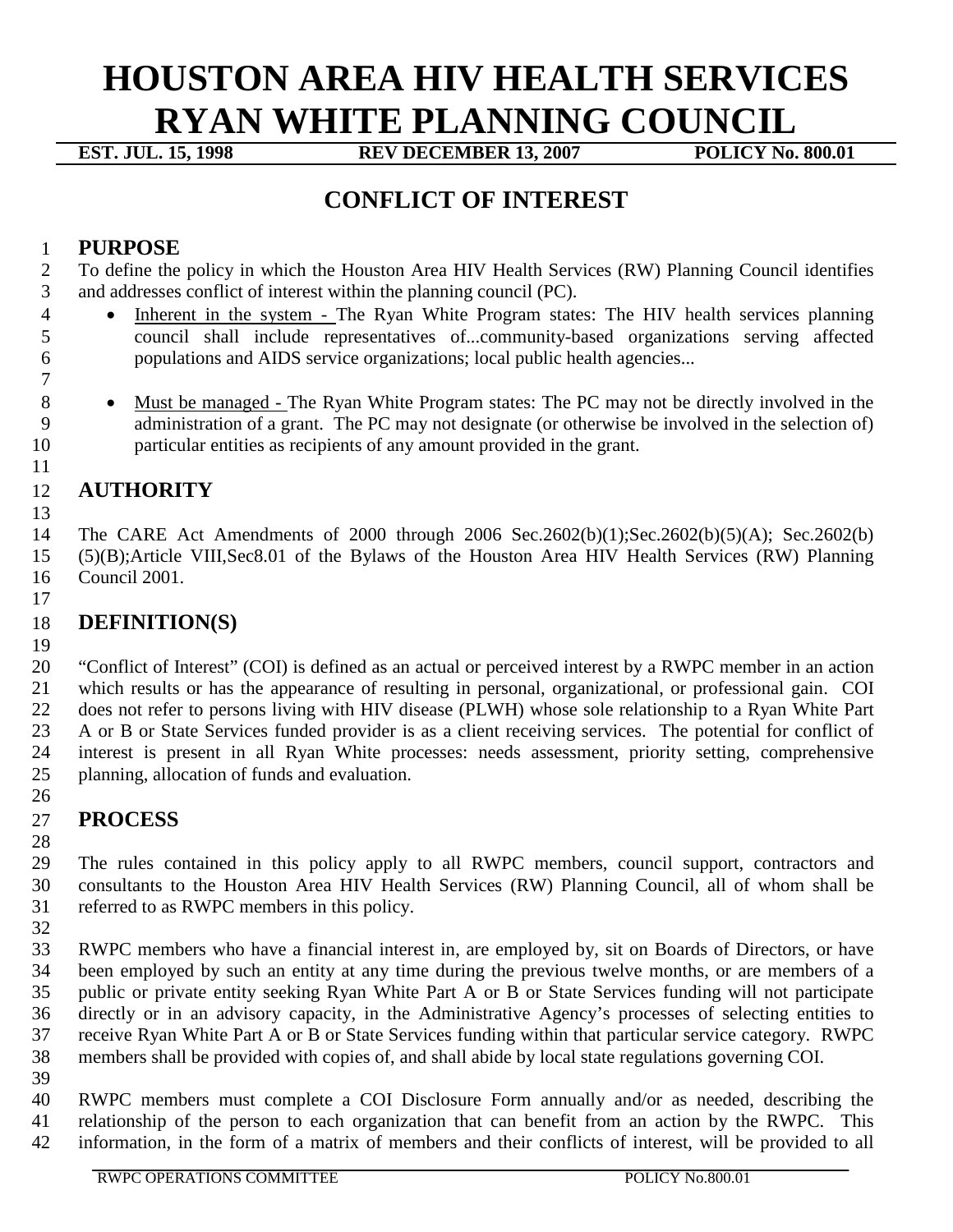- members of the RWPC. Additionally all RWPC members will identify conflicts of interest during a discussion and/or vote and abstain from voting on issues pertaining to that conflict. All RWPC members are encouraged to request a review of potential COI of another member during a RWPC meeting.
- 

 The Secretary of the RWPC has responsibility for addressing actions to resolve COI when they occur (see RWPC Policy500.01). When the Secretary has a COI, monitoring voting for COI and processing inquiries related to COI will fall to the role of the Council Vice Chair, if the Council Vice Chair has a COI the responsibility will fall to the Council Chair. If still unresolved then the responsibility will fall to the Chair of the Operation Committee.

 In the event of a COI and/or during the period of review of said COI, members with a COI may participate in the discussion of the COI or questions, but shall abstain from voting on the matter. 

- The Operations Committee of the RWPC shall recommend to the CEO the termination of a member from the RWPC if the member refuses to complete a COI disclosure form, refuses to declare a COI, or refuses to cooperate in a COI review, or if it is determined that the member took action intended to influence the conduct of the Administrative Agency in selecting entities to receive Ryan White Part A or B or State Services funding within a particular service category or an action which resulted in or had the appearance of resulting in personal, organizational, or professional gain.
- 

#### **COI INQUIRY/INTRODUCTION/PROCEDURE:**

 A COI matrix from the information provided on the COI questionnaire will indicate the service category(ies) in which a conflict(s) occurs. 

 An inquiry as to whether or not an individual has a conflict of interest that has not been disclosed is handled as a privileged motion: raising a question of privilege.

 Questions of privilege relate to the conduct of officers, members, and employees. In this specific case, the conduct being addressed would be not having disclosed a COI. A question of privilege (COI Inquiry) will usually take place during or after a discussion or vote. If necessary, raising a question of privilege

 may interrupt a member's speech. 

 A member of the RWPC, who feels that another member has violated the COI policy by failing to disclose a COI or by voting on an issue regarding a service category in which a conflict has been disclosed, should raise a question of privilege in order to inquire about a possible conflict. The following steps will take place:

- Step 1: A member rises, addresses the chair, and then, without waiting, says, "I rise to a question of privilege."
- 81 Step 2: The Chair will at this time request the Secretary to take control of the meeting. The Secretary will direct him/her to state his/her question.
- Step 3: The member will briefly express his/her complaint and propose, as a motion, a solution. The motion is the actual question of privilege or a request to inquire about a COI.
- 85 Step 4: The Secretary will attempt to process the motions to inquire as to whether a member has a COI
- by general consent. (General consent requires no objections). If the general consent is obtained, the motion will be discussed.
- 

 If general consent fails, the Secretary will ascertain if there is a second to the motion and then process it as a main motion (even if a main motion was interrupted).

As soon as the interrupting question of privilege is disposed of, the assembly resumes consideration of the